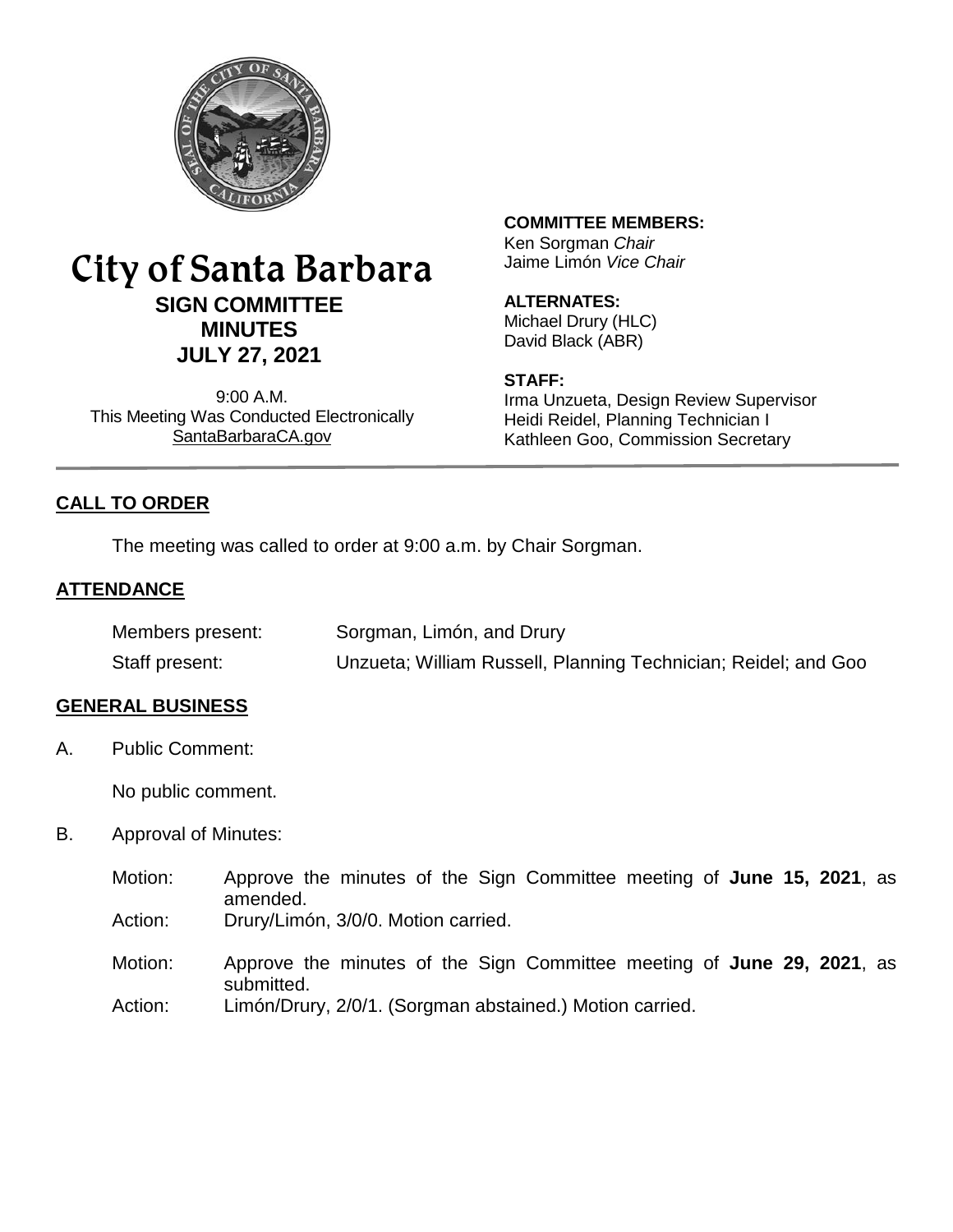C. Listing of approved Conforming Review signs from **June 29** through **July 27, 2021**:

| <b>Business Name</b><br>Speedway Express Gas      | <b>Address</b><br>340 W Carrillo St. | <b>Case Number</b><br>SGN2021-00031 | <b>Action</b><br>Final Approval as            |
|---------------------------------------------------|--------------------------------------|-------------------------------------|-----------------------------------------------|
| <b>Station</b><br>Speedway Express Gas<br>Station | 231 N Milpas St.                     | SGN2021-00033                       | submitted.<br>Final Approval as<br>submitted. |
| Speedway Express Gas<br><b>Station</b>            | 636 W Carrillo St.                   | SGN2021-00032                       | Final Approval as<br>submitted.               |
| Crush Bar & Tap                                   | 1129a State St.                      | SGN2021-00056                       | Final Approval as<br>submitted.               |
| Santa Barbara Gym &<br><b>Fitness</b>             | 2605 De La Vina St.                  | SGN2021-00048                       | Final Approval as<br>submitted.               |
| <b>Reunion Kitchen</b>                            | 1118 E Cabrillo Blvd.                | SGN2021-00057                       | Final Approval as<br>submitted.               |
| <b>Fitness Impact</b>                             | 25 W Anapamu St.                     | SGN2021-00060                       | Final Approval as<br>submitted.               |
| Umbra                                             | 27 E Cota St.                        | SGN2021-00059                       | Final Approval as<br>submitted.               |
| Thyne Taylor Fox<br>Howard                        | 205 E Carrillo St.                   | SGN2021-00062                       | Final Approval as<br>submitted.               |
| Rockshop Academy                                  | 1221 State St. #6                    | SGN2021-00066                       | Final Approval as<br>submitted.               |

The Committee requested that sign applications proposing LED illumination include the illumination specifications and details on plans.

D. Announcements, requests by applicants for continuances and withdrawals, future agenda items, and appeals:

Ms. Reidel announced the appeal hearing for 18 S. Milpas Street (Aqua Flow Supply) tentatively scheduled for the Architectural Board of Review (ABR) meeting on August 9, 2021*.*

E. Subcommittee Reports:

No subcommittee reports.